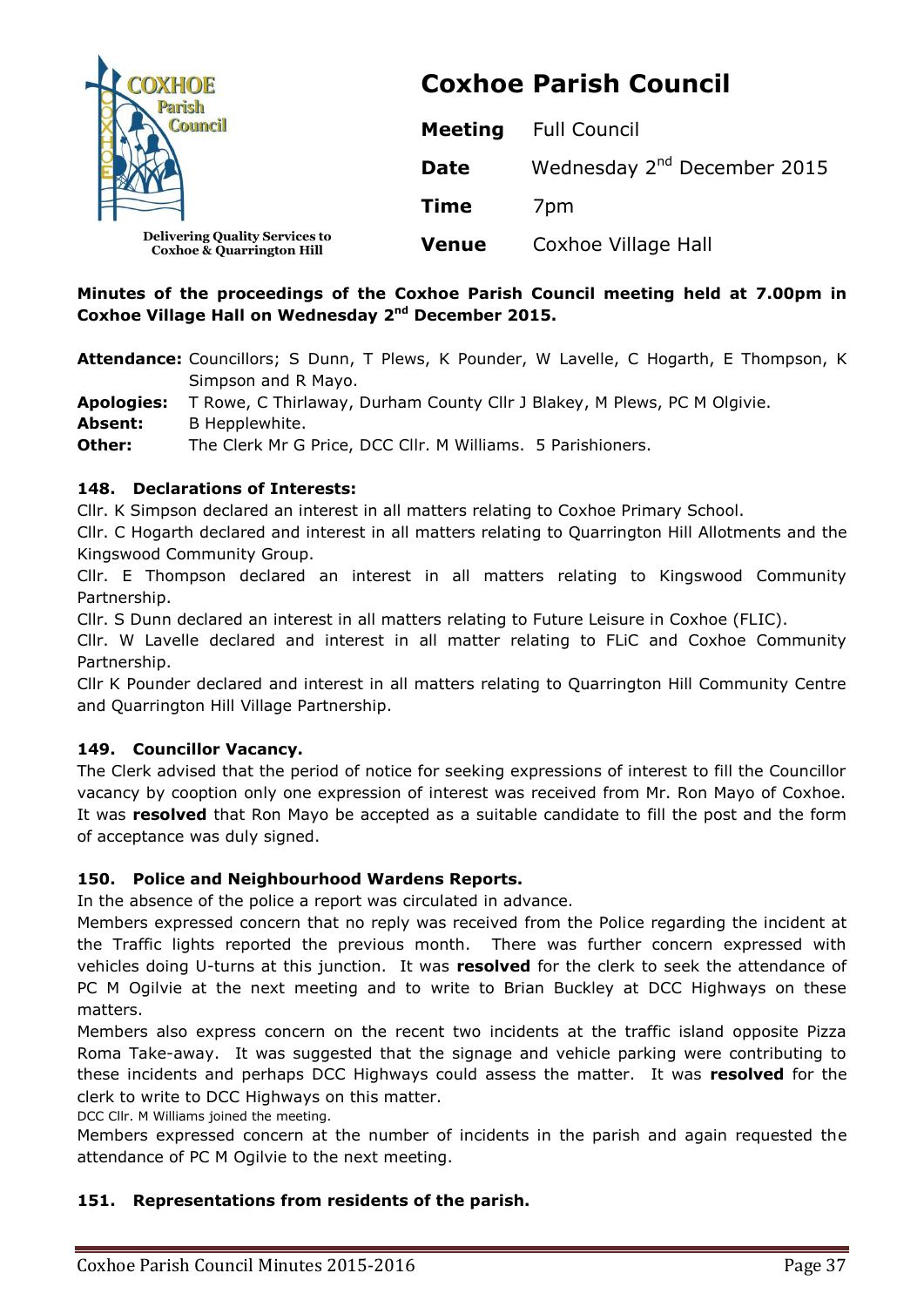Parishioners expressed concern at the Car Washing operations that were taking place at the garage. This action was leaving copious amounts of water in the vicinity that was forming ice in cold weather and creating a hazard for pedestrians. Despite some drainage works the situation was still not satisfactory. It was **resolved** for the clerk to write to DCC Highways and Environmental Health on this matter.

**152. Minutes of the meeting held on the 4<sup>th</sup> November 2015. It was resolved that the** minutes provided an accurate record of the meeting and were duly signed by the chair.

**153. Minutes of the Meeting with Quarrington Hill Allotment Holders held on the 8th November.** It was **resolved** that the minutes be noted with amendments to be made.

**154. Clerks report on matters raised the previous month.** Report was circulated in advance. The clerk provided a brief update of matters circulated in the briefing.

In summary the Lighting engineer advised that to install a lighting column at the unadopted footpath between Quarrington Hill Community Centre and the shop would cost £2,000+. A practicable solution would be to install a bulkhead wall light on the Community Centre. The clerk had sent a request to the Community Centre requesting that they consider an arrangement whereby the parish council would pay for the purchase, installation and running costs of a bulk head light above the Community Centre fire escape but no reply was received. It was **resolved** for the clerk to write to them formally on this matter.

The Dog Bins have been installed and a contract with DCC to empty will be put in place. These units have now been added to the council's Registry of Assets.

DCC were requested to repair the lighting in St. Mary's Church. These units were Parish installations and the parish will be invoiced. They have also been added to the council's Register of Assets.

Notice Board for the wall adjacent the Bus Stop at the Methodists Church is ordered. This unit will be added to the council's Register of Assets after installation.

The replacement seating unit at the entrance to the grove. The clerk was advised that Cassop Cum-Quarrington had similar seating units and may be able to advise who the supplier was. The Clerk advised that the call for volunteers to plant bulbs on the Village Green had not been successful. Due to the time limitations the clerk advised that it was now time to engage our contractor to do this. It was **resolved** that the contractor be offered the work as per his quotation.

Old Mineral Railway Line. The Chair advised that Cornforth PC would be considering this matter at their next meeting.

# **155. Durham County Councillors report.**

Cllr M Williams advised that the lighting along the path leading down from the Sensory Garden to the Pump House was not to be reinstated as this was determined some time ago in the DCC Lighting cut backs. Members raised concern regarding the lack of consultation on this matter although we were consulted on the Pit Bank lights out of Quarrington Hill and the lights on the road to Kelloe which were jointly funded by both parish Councils.

The Chair reported that the Bogma Hall Farm Planning Application had been approved for 155 house of which 6 would be bungalows. The planning application had comments concerning the access but highways department stated that with a protective right turn access off the A177 would "meet standards of safety". They also stated that the request for extension of the 30mph speed limit along by this entrance would not be agreed to by highways as it was primary road. The plan also included an emergency vehicle access on to Ashbourne Drive, consultation with the Parish Council was requested to prevent a rat run on to the A177 as with Cornforth Lane. The site plan showed a gap between plots 60/61 to give potential future access to the Church Commissioners Land proposed development. A request had been made to the planners and highways departments that this be used to also carry traffic from the Church Commissioner's development on to the A177 rather than on to Station Road, but if not, that access between these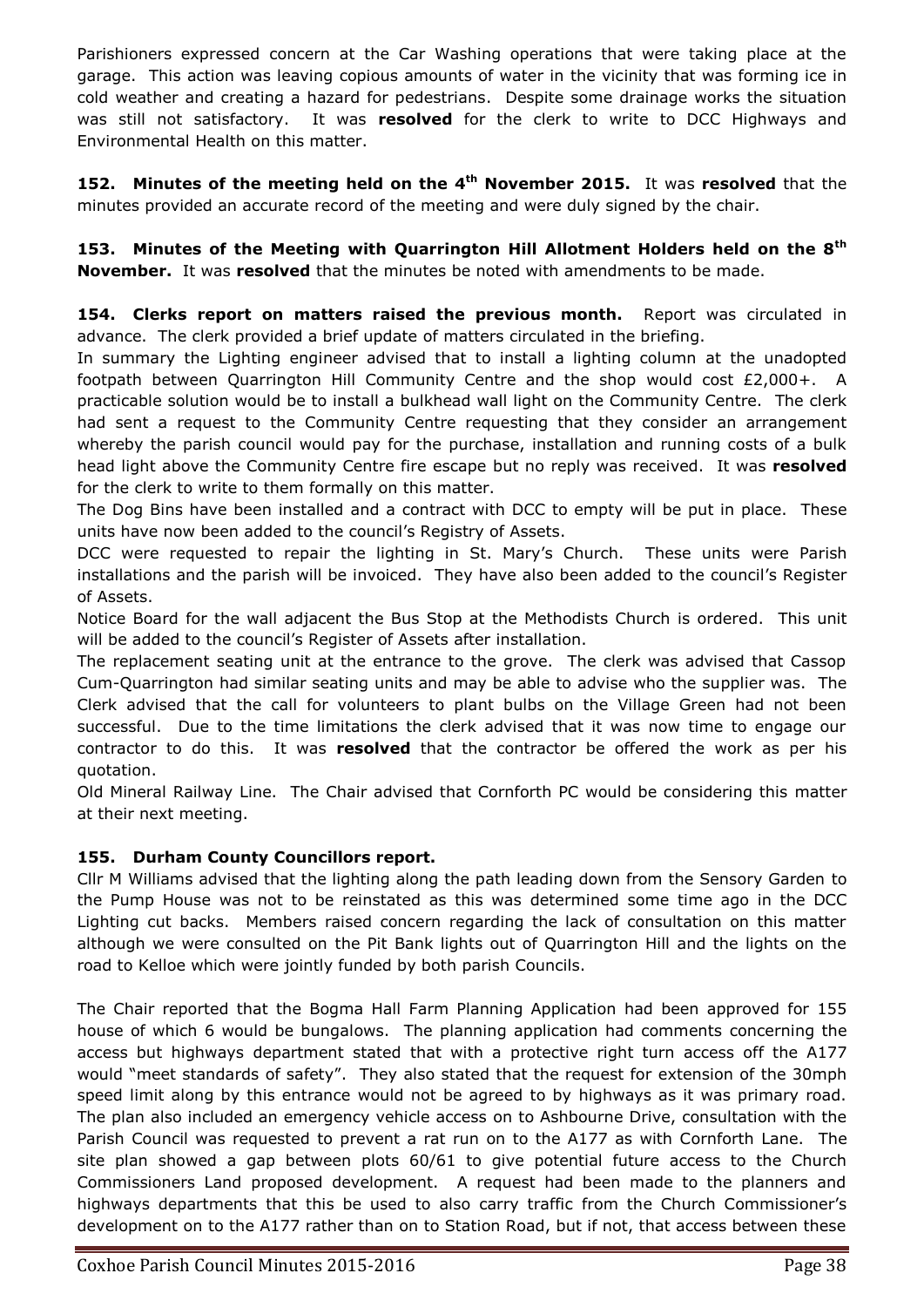developments be prohibited so that Bogma Hall Farm development did not also drain on to Station Road.

Cllr J Blakey had spoken at the planning meeting regarding the site compound that would be made for when the school was extended. This compound could be reengineered to make a laybye for dropping off children at the school along the A177 to provide an additional and alternative route for parents once the development was completed.

Cllr M Williams also advised of traffic surveys undertaken in the area. Several speeding tickets were issued. Traffic calming measures towards Cornforth Bridge from Tursdale were being investigated.

Members enquired on the progress of installing the speed bumps at the Cornforth Lane entrance. The Chair advised that DCC were progressing this matter with ordering of goods in January/February installation.

Cllr M Williams also advised of DCC's ongoing consultation on the closure of the DLI Museum and relocation of contents to other venues. It was **resolved** that Cllr Pounder would draft a letter for the Clerk to send to Jenny Haworth at DCC on this matter.

Finally, Cllr M Williams advised of the DCC's intention to change the contracts of Teaching Assistants contract of employment/working hours.

**156. Report of the Children and Young Peoples Service Coordinator.** The brief report was circulated. The Chair advised that a meeting of the Youth Strategy team had recently taken place and reported that good progress was being made across a wide variety of points. There would be a call-out for funding bids from the AAP and Amanda was also working on a number of bids to support the work of groups.

## **157. Community reports.**

- **i. Quarrington Hill Village Partnership**. No report was received. Parishioners raised concern that they could not find out what was happening in the Quarrington Hill Village Partnership. Despite attempts to join the QHVP a parishioner remains excluded. The Chair noted the parishioners concern and would request a report from the organisation.
- **ii. Quarrington Hill Community Centre**. No report was received.
- **iii. Quarrington Hill Front Street Regeneration Scheme**. A report was circulated advising that the regeneration working group had met in November to discuss progress and review the timescales for the project. Phil Townsend, the artist/sculptor, brought along some of the tiles which will go on the central sculpture and presented photographs of what he has achieved to date. It has been very challenging for him in many ways but the central sculpture is now coming together and, seeing the progress was very exciting. The first two pieces of stone cut at the quarry unfortunately had to be rejected because of small cracks and, of course, Phil wants our sculpture to be the best and we need it to be durable. This caused a small delay but he now has the right pieces. Given that the two pieces of stone are quite large and heavy they will need to be completed outside. Of course that makes completion in the winter months quite difficult because of frosts and wet weather, or worse! Phil therefore anticipates that the central sculpture will be ready to come on site around the end of March or beginning of April. Illustrations were shown that depicted the wooden column which will sit between the two large stones and which depicts the shaft with the different seams that existed in East Hetton Pit. There is a tiny figure at the top of the column which is to scale so it demonstrates a perspective on the depth of the shaft. Recessed into the two large stones will be a series of tiles with drawings and text showing and explaining life in the mine. The group is continuing to work on securing funding for the two other sculptures which will sit at the top of Hawthorn Crescent and at Belle Vue. As you may recall we are also planning to introduce a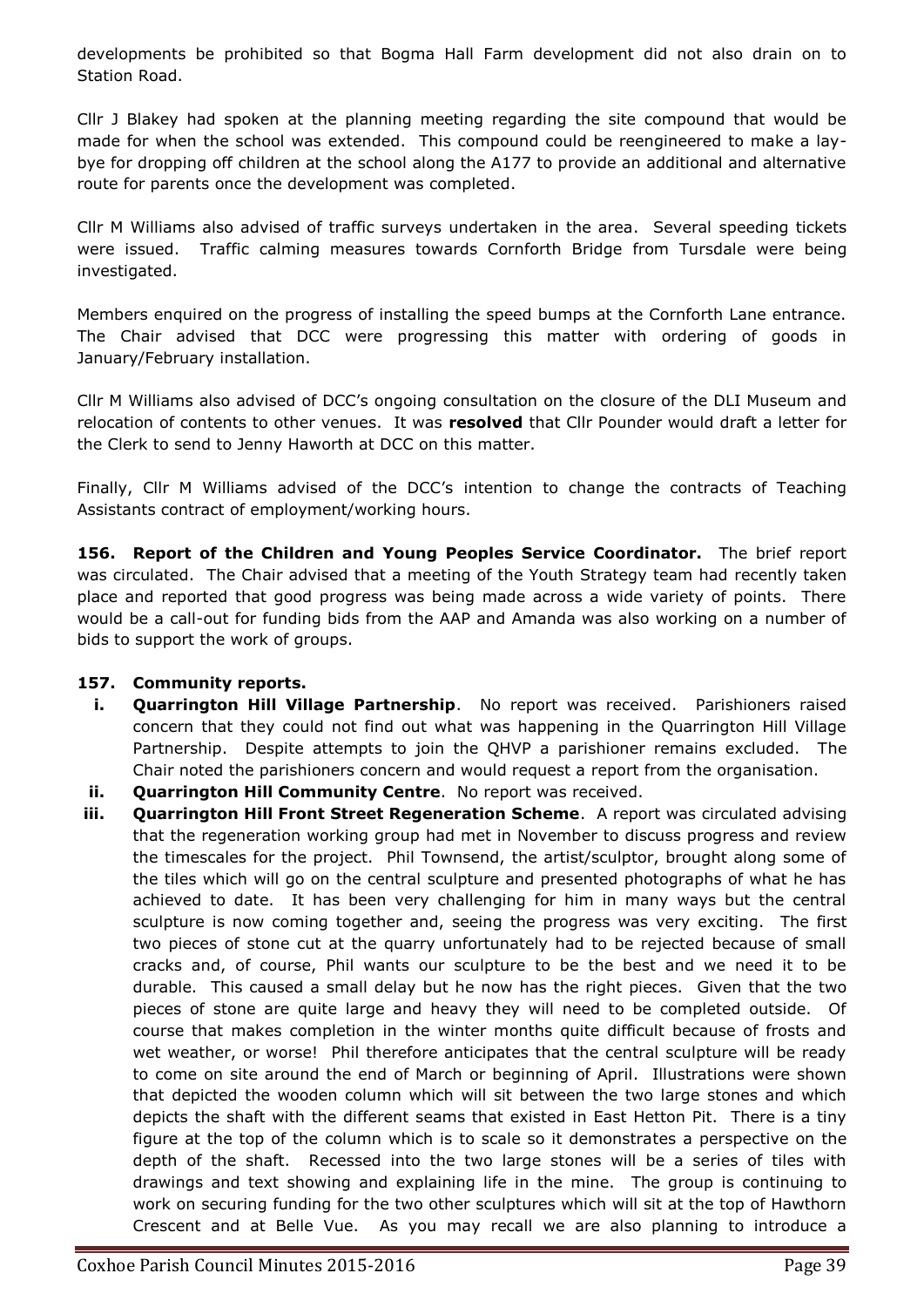complimentary planting scheme around the village. One of the main hurdles for this scheme has been the acquisition of the various parcels of land. We are hopeful that we will be able to proceed in the spring around the village. The new flower bed on the land opposite should begin very soon so we can look forward to our first display in the spring of next year. It's been a long journey for this project but it is now becoming a reality and we're sure will give us a village centre of which we can be proud.

- **iv. Coxhoe Community Partnership**. No report was received.
- **v. Coxhoe Village Hall**. A report was circulated advising that heating system was now renewed and working well with good feedback from user groups. The Playgroup charity was wound up and surplus funds given to the Village Hall to purchase new toys. Fees, hours and sessions were reviewed and will come into place on  $1<sup>st</sup>$  January 2016. Successful events were the Peterlee Band Concert and Little Red Wagon show. Christmas activities arranged include; A Jolly Christmas Celebration, Wreath making workshop, Banner Group Concert and Hop Xmas Party. New activities introduced, Coxhoe Quilters and starting in the New Year is Art for Pleasure. Funding for Improving Activities for 60+ age range is being sort for groups and new entrance doors into the hall, kitchen/supper room, electric's for IT stations, tables, alarm, shutters and scaffolding. Insurance pay-out from the burglary will result in a loss of  $E2,000$  due to under insurance and the insurance needs revising. The burglary also highlighted the need to improve security and revise cover from the insurer.

Internal improvements such as soap dispensers, hand washing heaters, toilet roll holders are all now fitted with funds from DCC councillors.

Funding from the CDCF has paid for the renewal of lights throughout the building. Carpeting of the stairs, landing and rear entrance to hall will be funded by a donation from the Ladies Club, new flooring in ground floor toilets using remaining funds from DCC councillors and the carpeting of meeting room 1 by the Village Hall funds.

Architect plans for building a lift to first floor is anticipate in the next few weeks. Finally, rents and charges are being reviewed across all user groups. It was **resolved** that the report be noted.

- **vi. Active Life Centre Coxhoe.** No report was received.
- **vii. Youth Strategy.** This matter was covered in the Children & Young Peoples Service Coordinator's report.
- **viii. Kingswood**. Members advised that a lot has happened in relation to Kings Wood since the last issue of the chronicle with positive progress on a number of issues. Firstly, importantly, the bid to Durham County Council for the transfer of the wood under a long term lease to the Parish council has been successful. The legalities should be complete ready for a handover in the late spring of 2016. This means that the hopes of residents to protect and have control over this much used amenity is at last a reality. Our thanks go to Coxhoe Parish council, our county councillors and especially to the officers of DCC who have been very helpful in getting us to this stage. Coxhoe Parish Council donated £100 to the partnership to open a bank account and start the process of applying for charitable status. They also submitted a bid for a grant under the delivering differently scheme to help us with start-up costs and was successful in securing  $£1,600$  which we will use to purchase equipment for use in the wood. In October we held a volunteers meeting in the Community Centre where enthusiastic residents came up with a range of ideas on how to manage the workload. The partnership is committed to taking residents and volunteers' ideas on board and we will be holding further events over the coming months. Some of those who volunteered to help with maintenance will be working alongside the countryside rangers over the coming months in order to learn more about the work needed in the wood. Darryl Cox and John Butler from the ranger's service recently visited the wood and walked around with member of the committee. Even though we were in torrential rain it proved a very enjoyable and helpful exercise. They were generous with their advice and positive in their support of the plans already being made for the future of the area.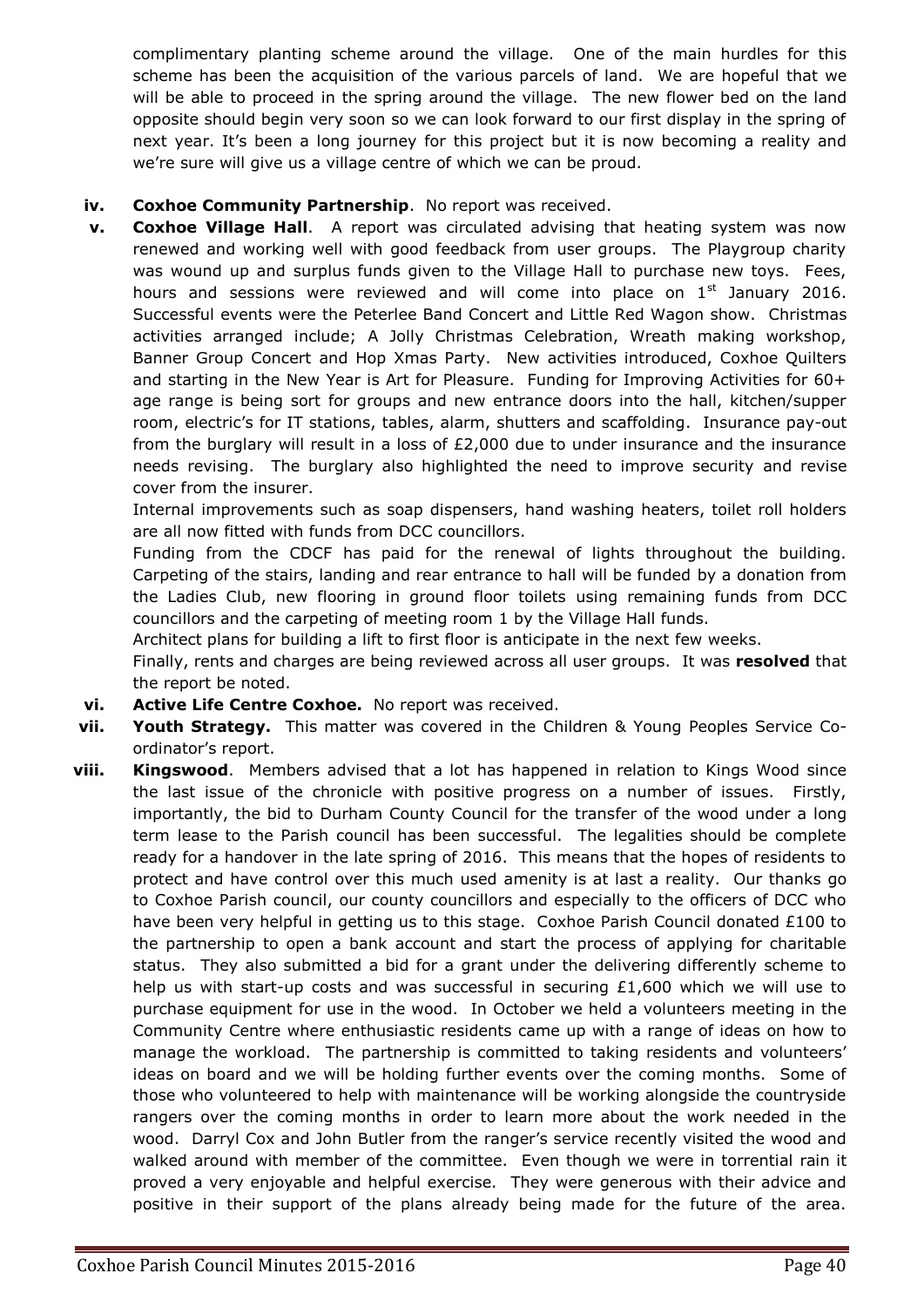Though they will not be able to help with the maintenance of the wood because of staff reductions in their team, they will be available to offer advice and we appreciate that offer. What about the rest of Kings Wood? Some residents have asked about the future of the rest of the wood which runs down behind Hawthorn Crescent and out towards Kelloe. With DCC looking to make cut backs and to sell assets they were concerned that this area could become vulnerable in the same way as the wood behind Steetley Terrace. The Parish council and the Kingswood Partnership took up this concern and approached DCC to request to include this land in the lease. Much of that land actually falls within the Kelloe parish boundary so we asked them about the possibility of a partnership arrangement for the lease. They are equally keen to protect that area from development and are now working with DCC and Coxhoe Parish Council to include this land in the lease. This will mean more work but, given the problems of overdevelopment of nearby villages, it will be worth it to maintain the wood for ourselves and future generations. If you want to get involved in any way then you will be made very welcome just contact Eric Thompson ( 3771288 ) or Carole Hogarth (3771315) or come along to one of our meetings which are advertised on the notice board next to the shop. It was **resolved** that the report be noted.

**ix. Village Atlas**. Members advised that information was sent to Tony Devos on this matter.

### **158. Member's reports from meetings attended.**

- **I. CDALC - Training.** Members (3) advised that they had attended the Standards Training session.
- **II. EDRCAAP.** Members attended the Task Group meeting focusing on Young People.
- **159. PP2**. Members advised that as part of the Quality Award Scheme the Annual Action Plan will be reviewed annually and republished. This is scheduled for April.
- **160. Hanging Basket Review.** The Clerk would circulate the existing schedule and members would forward comments.
- **161. Car Parking.** The Chair advised that he had contacted Mr Gatenby regarding the possible use of the land to the rear of his premises and was awaiting a reply. No information was received from the Cooperative on their parking improvements.
- **162. Play Areas.** Members had become aware of the 'Open Space Needs Assessment' undertaken by DCC that highlighted a lack of Parks and Gardens in Coxhoe this matter should be considered by the council. Furthermore the planning application for Bogma Hall Farm also highlighted issues of a similar nature.
- **163. Parkhill and Land Transfers.** Land values have were still not yet received from DCC.
- 164. **Old School Building.** Members express concern at the condition of the building and it is noted that the roof has collapsed further since the fire damage. It was **resolved** for the Clerk to write to DCC Planning concerning the condition of the site seeking it to be tidied up and perhaps cleared as it is becoming a dangerous building. Further the parish council considers that the plans could be amended from houses to flats to accommodate elderly people.
- **165. Recording of Council Meetings.** Members considered the proposal to purchase a Go-Pro Video Camera to record council meetings. It was **resolved** for the Clerk to purchase this unit with at least 64GB memory card and a policy for usage

#### **166. Correspondence for Information and Action.**

**a) Invitation to Spennymoor Town Council Civic Carol Service.** This was declined.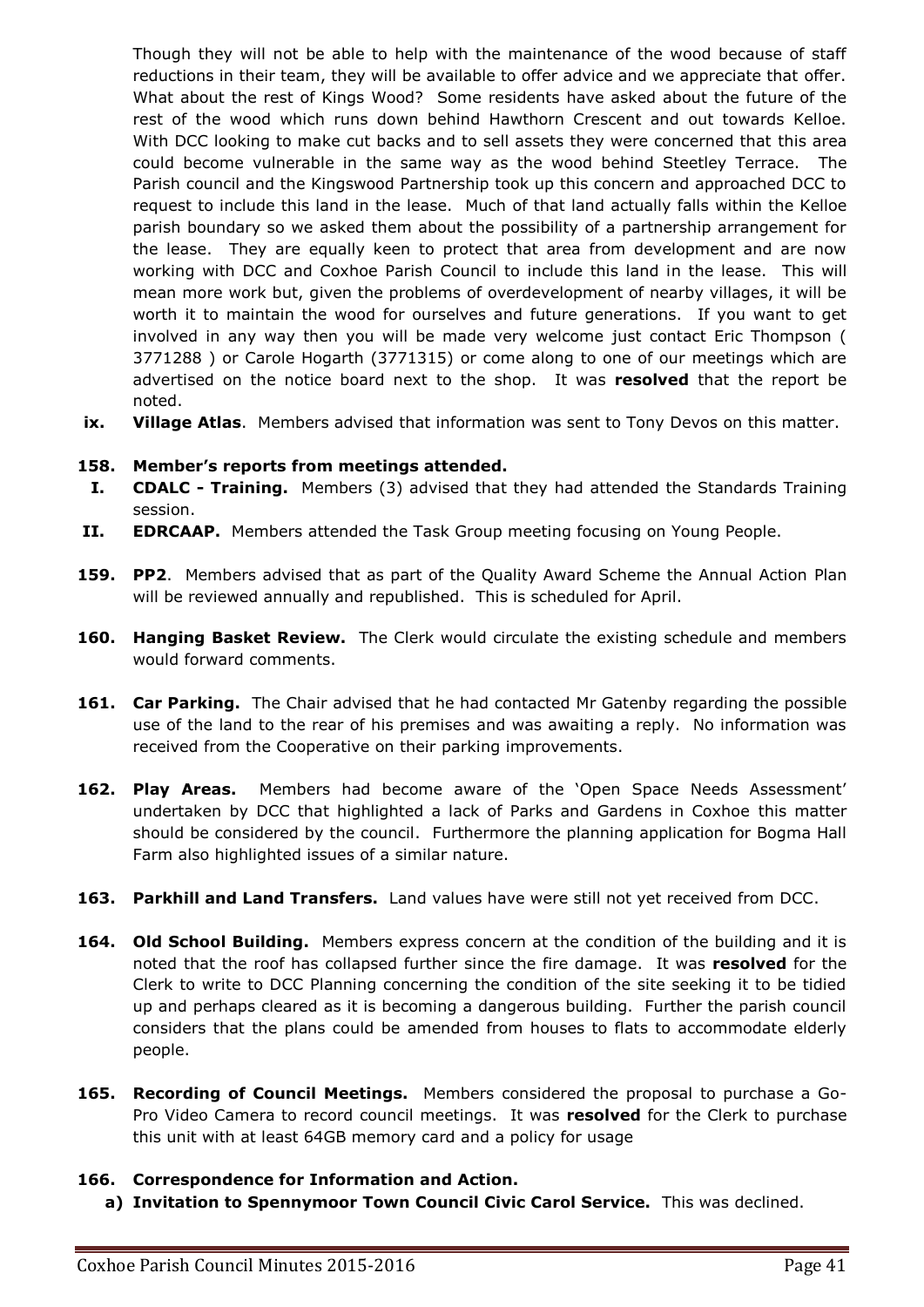- **b) CDALC – Registration and Declaration of Interests.** The Clerk circulated information on this matter for member's information.
- **c) Council Website and Social Media Report.** The Clerk circulated the lasted report produced by the site administrator for information.

## **167. Finance.**

**a) The schedule of payments for November were distributed for member's approval.**  It was **resolved** that the accounts presented to members be accepted this included all due payments, receipts, Direct Debits and account transfers.

| Payee                                 | Category                                | <b>Debits</b> | <b>Credits</b> |
|---------------------------------------|-----------------------------------------|---------------|----------------|
| <b>Coxhoe Village Hall</b>            | <b>Premises Rent for Parish Council</b> | 1,000.00      |                |
| Coxhoe Village Hall                   | Purchase of Poppy Wreath                | 20.00         |                |
| Quarrington Hill Community Centre     | <b>Premises Rent for Parish Council</b> | 18.00         |                |
| <b>G</b> Price                        | Salary                                  | 1,516.12      |                |
| <b>G</b> Price                        | Stationery                              | 1.50          |                |
| <b>G</b> Price                        | Projector Lamp                          | 181.44        |                |
| G Price                               | Postage                                 | 18.88         |                |
| <b>G</b> Price                        | Notice Board                            | 916.78        |                |
| <b>Total Business Computers Group</b> | Stationery                              | 140.27        |                |
| <b>Phil Townsend</b>                  | <b>Quarrington Hill EIP</b>             | 7,000.00      |                |
| A Hithchens                           | Salary                                  | 1,076.84      |                |
| A Hithchens                           | Stationery                              | 5.00          |                |
| <b>Three Mobile</b>                   | Telephony (Clerk)                       | 31.51         |                |
| <b>Three Mobile</b>                   | Telephony (C&YPSC)                      | 29.00         |                |
| <b>Three Mobile</b>                   | Telephony (C&YPSC)                      | 25.00         |                |
| <b>HMRC</b>                           | November PAYE                           | 615.17        |                |
| <b>Total Business Computers Group</b> | Stationery                              | 103.34        |                |
| Mastercopy                            | Photocopier Usage                       | 182.64        |                |
| <b>GE Capital</b>                     | <b>Photocopier Contract</b>             | 132.00        |                |
| Altogether Greener                    | <b>Grounds Maintenance</b>              | 743.60        |                |
| <b>Atkinson Construction</b>          | Play Group Shelving Works               | 200.00        |                |
| Payments upheld                       | <b>Totals</b>                           | 5,957.09      | 00.00          |

- **b) To consider the provision of financial support to Coxhoe Crusaders Netball Club.** It was **resolved** that £200 be provided on this occasion.
- **c) To consider the request for financial support from Durham Cathedral.** It was **resolved** that this be declined.
- **d) To consider the request to release the second instalment payment to the Artist for works to the Quarrington Hill sculptures.** It was **resolved** that this payment be deferred until the Section 106 funds are released from DCC. The Clerk was requested to liaise with DCC planning for the release of these funds.
- e) **Budget Performance Report.** The Clerk had circulated in advance details of the budget spending profiles to date.

# **168. Official Precept Request from Durham County Council.**

Following the workings of the Financial Sub-Committee that had determine the budget requirements for the municipal year 2016-2017 and the final figures concerning the TAX Base and LCTRSS it was **resolved** that the precept for the forthcoming financial year be set at £87,008 (Band 'D' rate of £68.97).

## **169. Planning matters.**

**i. Planning Applications for Consideration.**